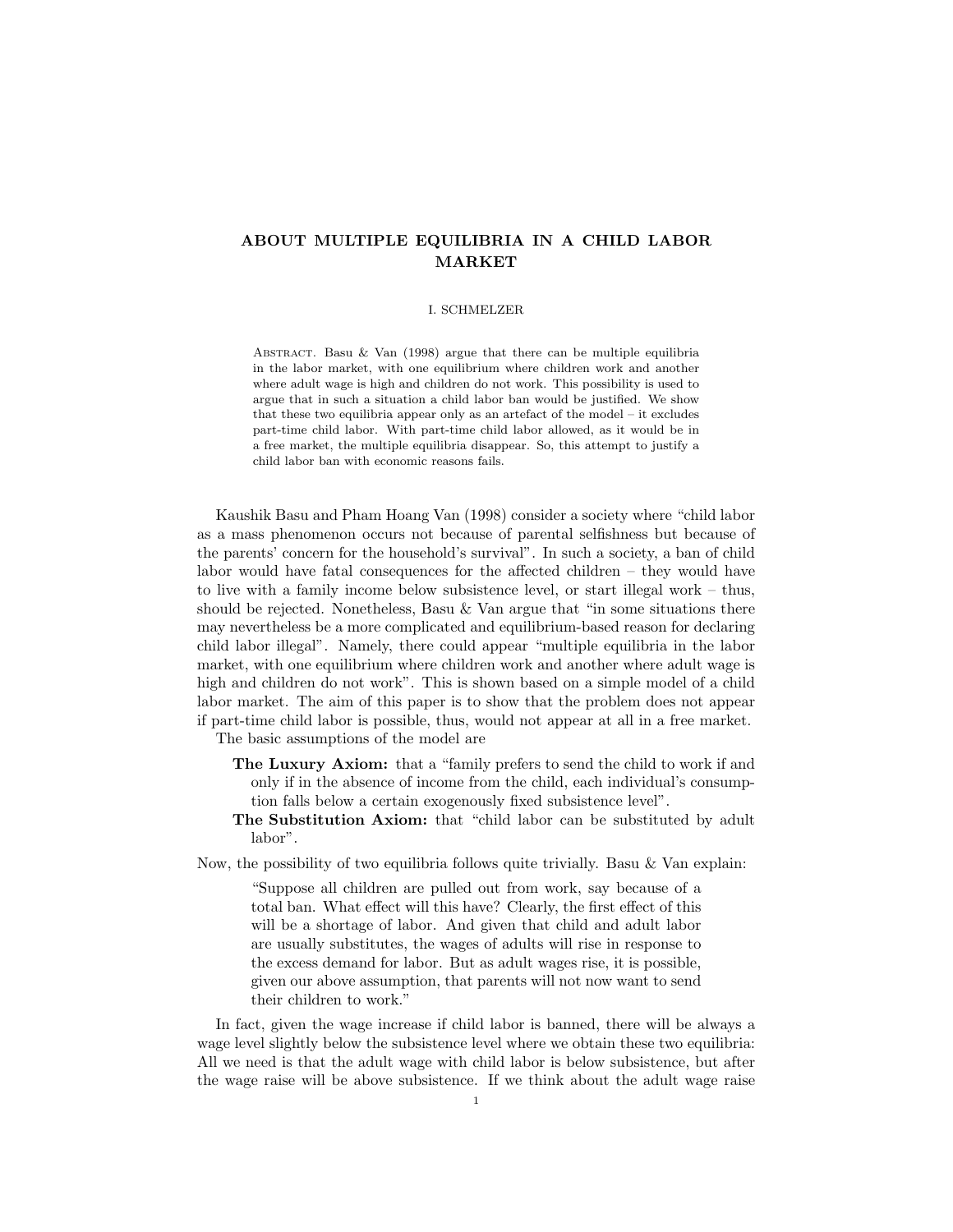## 2 I. SCHMELZER

as a permanent continuous process on the way from below to above subsistence, then there will be always some transitional period of time where we have these two equilibria.

But does this situation with two equilibria justify a child labor ban? No. Because there is a much simpler solution for this problem, which does not need any prohibition at all, the free market would be sufficient. This is because the two equilibria appear only if there is no possibility of part-time child labor. In the model considered by Basu & Van (1998) this possibility is explicitly excluded: "the child's work effort  $\parallel$  can only take values of 0 and 1".

With part-time child labor allowed, the problem of several equilibria disappears. The Luxury Axiom would have to be modified in the natural way: The family sends the child to work for full time only if even with child labor the family income is below subsistence. Else, it sends the child to part-time work, for so much time that the family income inclusive the part-time child income reaches subsistence, and not at all if they have even without child labor an income above subsistence.

How this solves the problem with two equilibria? Let's assume we have a society in a state with child labor in the region with two equilibria. That means, if child labor would be banned, the resulting wage raise would be enough to raise the family income without child labor above subsistence. But that means that the family income with full child labor is even higher – simply because more work is done, thus, more goods are produced. With part-time labor allowed, and the above luxury rule present, the families would reduce the child labor – which would be impossible if the only possibility of reduction would be to quit completely. They would do this already in the original child labor equilibrium, with the parents' income alone yet below subsistence. With part-time child labor possible, it becomes possible to leave this equilibrium, and they would reduce child labor down to a level where the family income reaches subsistence. This reduces, for the whole society, the child labor supply. This shortage of labor leads to an increase of wages, for adults as well as children. After this market correction, the family income with the remaining child labor is again above subsistence, allowing a further reduction down to subsistence level income, with even less child labor.

This process would end in some other equilibrium. The equilibrium could be one without child labor. In this case, there would be no problem. Else, it would have to be one with some part-time child labor. In this case, the modified luxury axiom tells us that the family income would have to be at subsistence level. But then a ban would move the income below subsistence, simply because without child labor less work is done, thus, less goods are produced. So, if with child labor the income was only at the subsistence level, it would have to be below subsictence without child labor. Thus, if the process ends in an equilibrium with some child labor, no equilibrium without child labor but family income above subsistence exists. Thus, no problem with different equilibria exists.

Note that in a society where part-time child labor is allowed, the reduction of child labor starts much earlier – namely, it starts immediately after the full family income, inclusive child labor, reaches the subsistence level. At that time, a child labor ban would put the whole society below subsistence. And at the moment when the second equilibrium appears, the process of reduction of child labor is already finished.